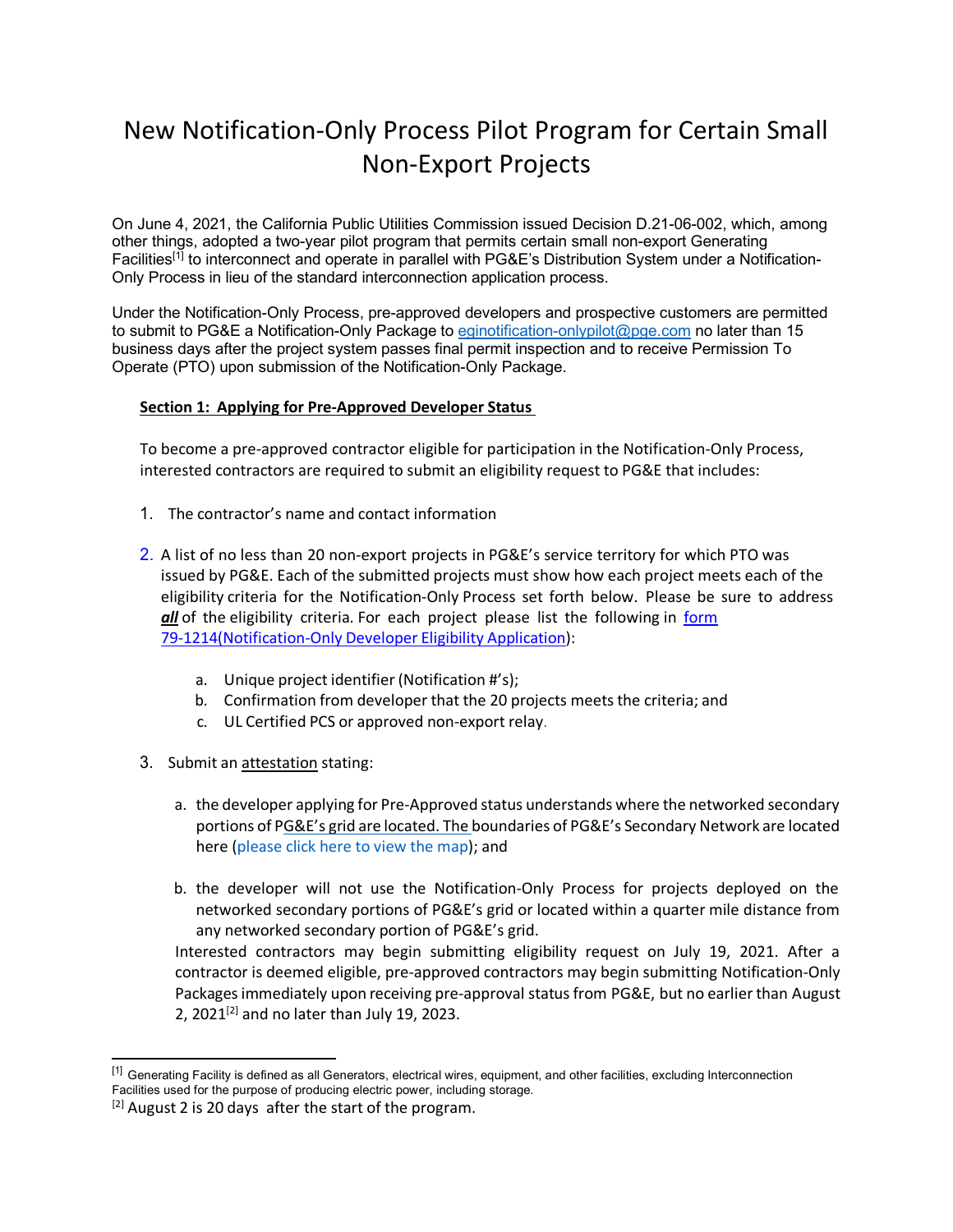Please submit completed eligibility requests to: [eginotification-onlypilot@pge.com.](mailto:eginotification-onlypilot@pge.com)

PG&E will provide a response within 10 business after receiving a complete eligibility request.

## **Section 2: Notification-Only Package and Application Process**

The Notification-Only Process is available only to Pre-Approved developers (Please see Section 1). A list of Pre-Approved Developers can be found at a website the three utilities are working on setting up.

Developers and customers interested in participating in the Notification-Only Interconnection Application pilot shall submit a Notification-Only Package via email at [eginotification](mailto:eginotification-onlypilot@pge.com)[onlypilot@pge.com](mailto:eginotification-onlypilot@pge.com) to PG&E no later than 15 business days after the project system passes final permit inspection.

Please note that PG&E is working to improve this pilot program. These instructions will be updated as PG&E further updates and automates the process.

## **Step 1: Submit a completed Notification-Only Package**

Completed Notification-Only Package must be submitted via email to [eginotification](mailto:eginotification-onlypilot@pge.com)[onlypilot@pge.com](mailto:eginotification-onlypilot@pge.com) and must include all of the following:

- 1. A completed/signed Interconnection Agreement (IA) and Agreement and Authorization form  $(AA)^{[3]}$ ; (Form [79-1213\)](https://www.pge.com/pge_global/common/pdfs/for-our-business-partners/interconnection-renewables/Form_9-1213-Agmt-and-Cust-Auth-Non-Export-Gen-Facility-Sized-30 kW-or-Less.pdf)
- 2. Customer's Certificate of Insurance
- 3. Electrical Release from the authority having jurisdiction
- 4. Developer and Customer Attestations to the following:
	- a. That the system meets all of the pilot project eligibility criteria:
		- i. Project size gross nameplate capacity is equal to or less than 30KVA. This can be one single non-export storage project with capacity is equal to or less than 30KVA, a new non-export generating facility consisting of solar and storage where the aggregate generating nameplate facility is less than or equal to 30KVA, or addition to an existing non-export project where the aggregate of new plus existing non-export is capacity is equal to or less than 30KVA.
		- ii. Uses a UL Certified Power Control System which has been pre-approved by PG&E for use in this pilot. A list of approve UL Certified Power Control Systems can be found at a website the three utilities are working on setting up.
		- iii. Uses an inverter that has been pre-approved by PG&E. A list of approved inverters can be found at a website the three utilities are working on setting up.
		- iv. Project is installed at a location with an PG&E service voltage of 120V or 240V that uses an PG&E self-contained meter<sup>2</sup>.

<sup>[3]</sup> See Advice 6249-E being submitted concurrently with this advice letter.